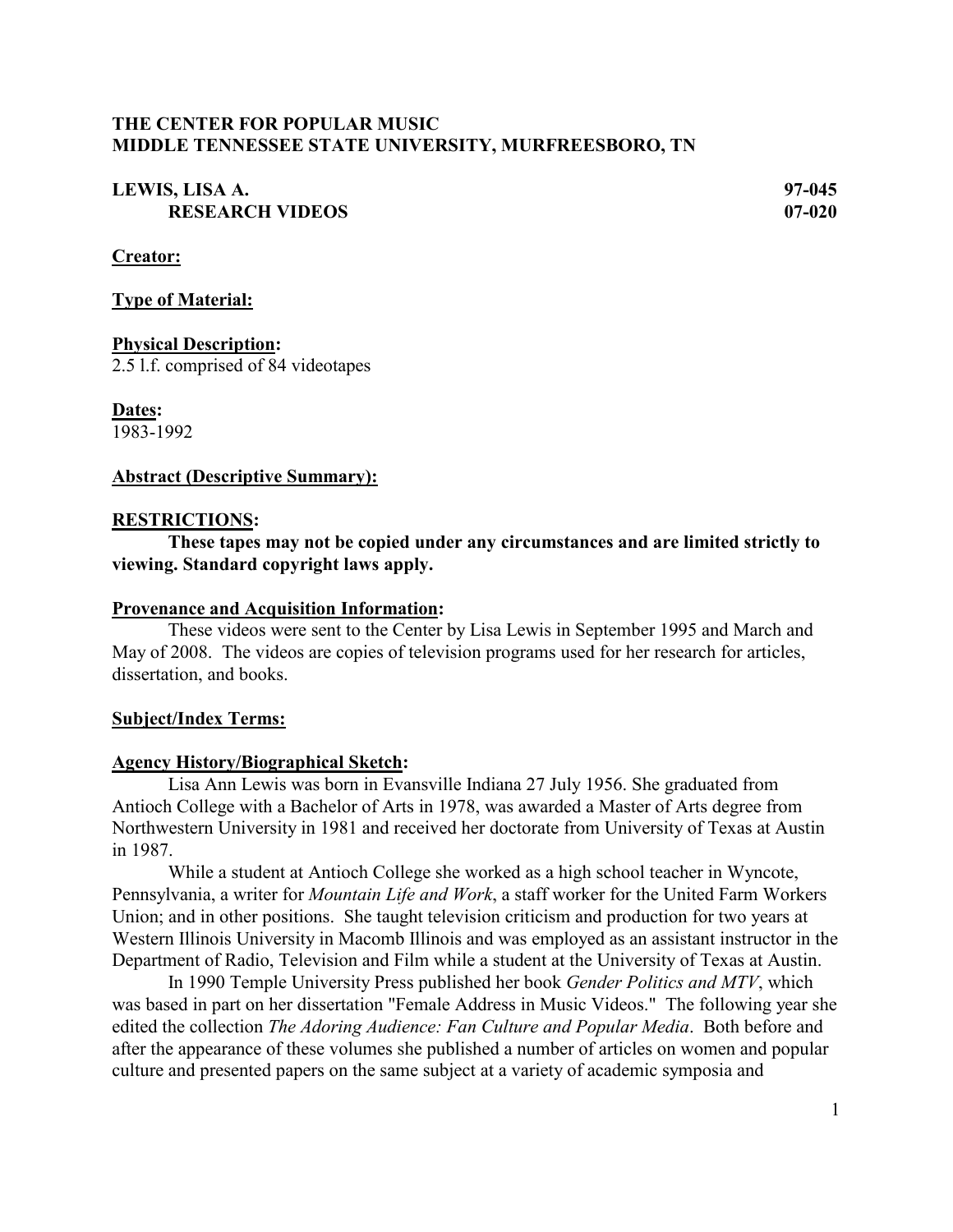conferences.

She currently lives in Los Angeles California.

-- based on a vita bound into a copy of her dissertation now located in Special Collections

## **Scope and Content:**

Thirty eight (38) VHS format T-120 videotapes containing copies of television programs. Programs represented include MTV Awards, American Music Awards, Grammy Awards, the Phil Donahue show, the Johnny Carson Show, MTV episodes, and the Live Aid concert. Artists **Lisa A. Lewis Research Videos continued**

represented include Madonna, Pat Benatar, Janet Jackson, Cyndi Lauper, Boy George, Tina Turner, Whitney Houston, the Eurhythmics, the Rolling Stones, and Billy Joel--but include much more. The majority of the programs were taken from the air between August 1983 and March 1988. (Two video tapes received in 2008 were unplayable and two were commercial recordings that have been transferred to video holdings.)

# **Collection Contents (Folder/Box List):**

46 ½" VHS Video Tapes that arrived 2008:

- 1. Music Video Presentation
- 2. First Annual MTV Awards 1984 Best female video
- 3. Madonna on Arsinio and Twin Peaks
- 4. MTV Madonna video contest "Make My Video"
- 5. Madonna music videos 1984 "Burning Up", "Borderline", "Lucky Star"
- 6. Music Videos on MTV; BET, 1988
- 7. Sex as a Weapon Pat Benatar
- 8. Madonna "Open Your Heart" 1987
- 9. Tucson MTV music videos Aerosmith, Motley Crew, Michael Jackson
- 10. MTV Jams; Beavis & Butthead
- 11. Madonna music video excerpts; Madonna video contest finalist #6
- 12. MTV News: Madonna interview from *Evita* set; 1993 movies *Laurel Avenue* and *Sunday Morning.*
- 13. Cyndi Lauper music videos: "Blue Angel," "Girls Just Want to Have Fun," "Time after Time," "She Bop"; Lauper on *Fashion Show*; News 1/17/1985 on contest shopping; Record producing segment on *Good Morning America*.
- 14. Joan Jett & the Blackhearts, "Little Liar"
- 15. Joan Jett & the Blackhearts, "Don't Surrender"
- 16. Cyndi Lauper on David Letterman's 6<sup>th</sup> Anniversary Special 1988
- 17. "Rock n' Roll Christmas" MTV special with Pat Benatar, 1981
- 18. Cyndi Lauper in trailer for movie *Vibes*
- 19. Madonna Live: The Virgin Tour

#### **Lisa A. Lewis Research Videos continued**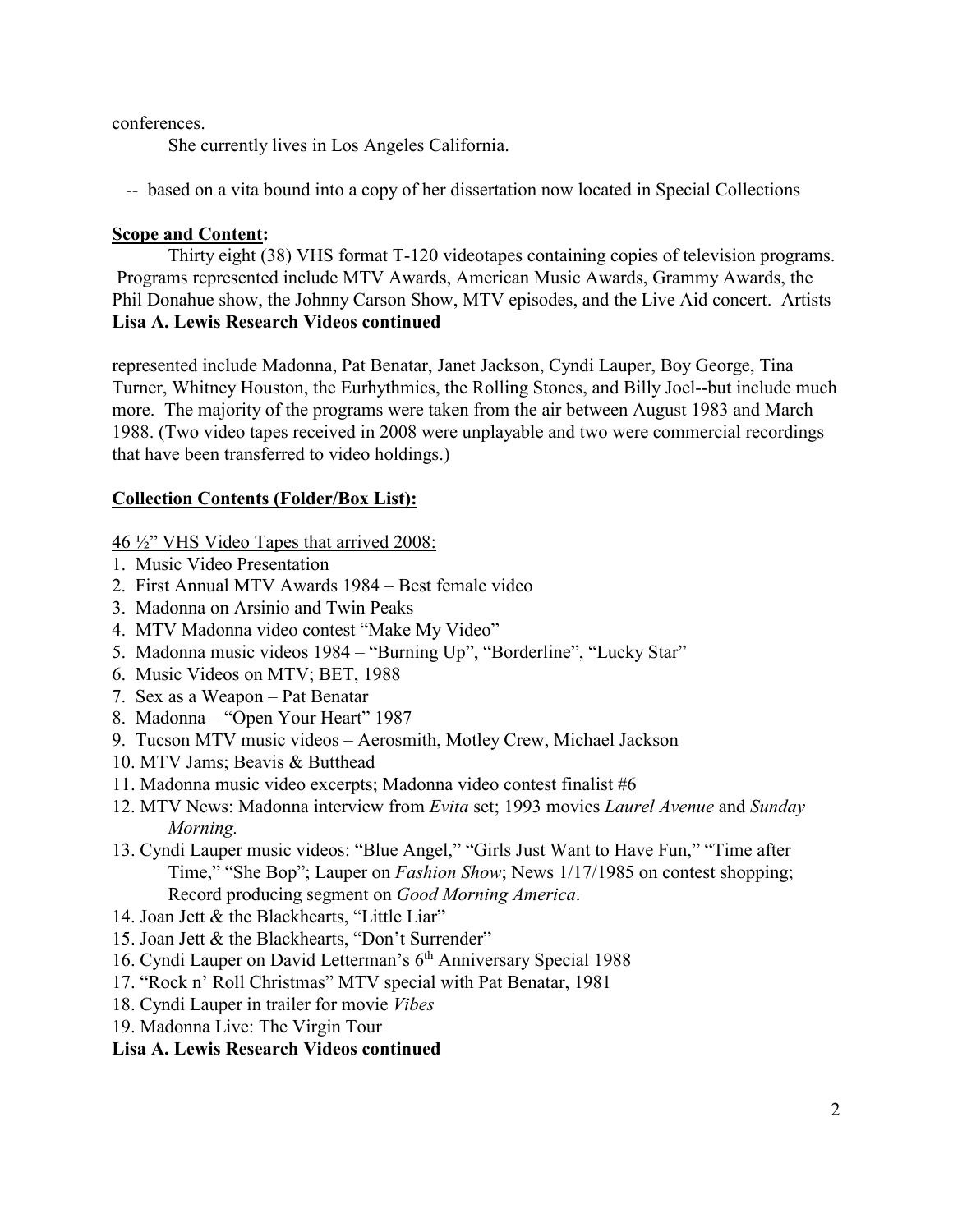- 20. "Wild Island Cruise"; *Vibes* commercial; Music Video, "Hole"
- 21. News Hour with Jim Lehrer; Madonna in Concert: "Dress You Up"
- 22. Cyndi Lauper on Good Morning America 8/2/88– interview about *Vibes*
- 23. Music videos: Queen Latifah; Independent; Martika's Kitchen
- 24. Pat Benatar music videos: "Lipstick Lies," "Ooh Ooh Song," etc.
- 25. *Out of the Blue* movie
- 26. *Women in Rock* on Showtime
- 27. Cyndi Lauper interview on MTV 12/14/1986
- 28. Joan Jett & the Blackhearts, "Backlash"
- 29. MTV News; MTV's "Wild Island Cruise" with Cyndi Lauper, 1988
- 30. Pat Benatar music videos and interview 1984; Concert videos from 1983
- 31. *Light of Day*, 1/15/1987
- 32. MTV music videos, Summer 1989
- 33. Bay Area News; "Screen Scene" 1992; *Generations*
- 34. Cyndi Lauper on *Entertainment Tonight*; Peter Faulk interview
- 35. MASH; Madonna interview on ABC News
- 36. News: Selena; MTV Music video "Alice in Chains"; Selena special on FOX
- 37.Tina Turner, "Private Dancer"; "Typical Male"; Tina Turner interviews 1985; Grammy Award; ZZ Top.
- 38. Pat Benatar music video "Love Is A Battlefield"; MTV Bette Midler, "Beast of Burden," First Annual MTV Awards, 1984.
- 39. *Desire/Sex/Power in Rock Video*; MTV music videos
- 40. MTV Best of Spring Break 1988; Paula Abdul "Straight Up;" Guns n' Roses "Paradise City;" Roy Orbison "You Got It."
- 41. Prince in concert; Cyndi Lauper in concert; Grace Jones, "A One Man Show."
- 42. MTV Peter Jennings on Madonna; Madonna look alikes; The Doors, "The Road House Blues;" other MTV music videos.

## **Materials Cataloged Separately: Separated Materials:**

Books –

*Holiday with Madonna/* Gordon Matthews *Madonna!/* Mark Bego *The Star Hits 1986 Yearbook Gender Chameleons: Androgyny in Rock 'n Roll*/Steven Simels

Video – Tina Turner "Private Dancer" Madonna – "Burning Up," "Borderline," "Lucky Star," "Like a Virgin"

# **Arrangement:**

# **Location:**